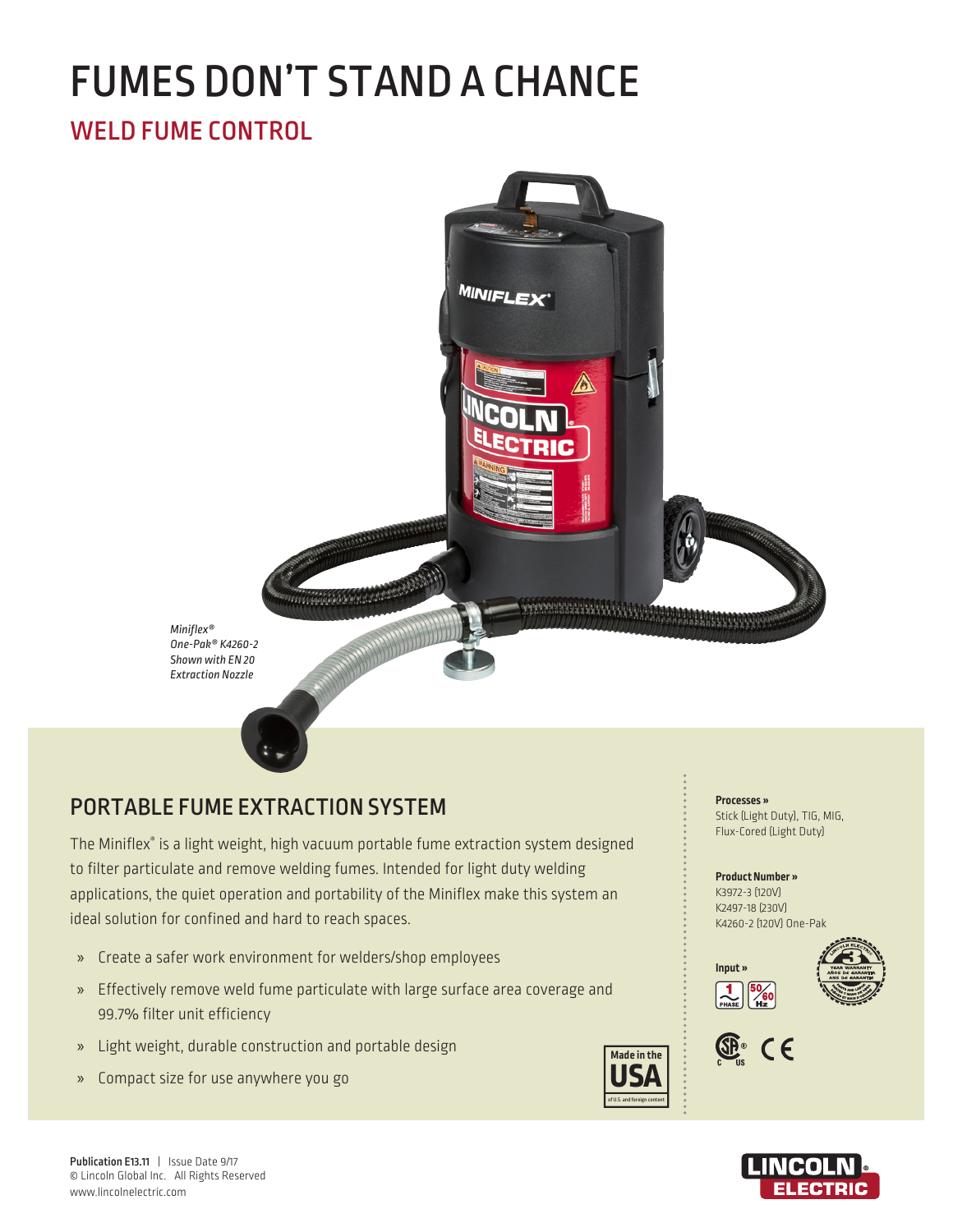## KEY FEATURES

- » Current Sensor Automatic start/stop capability by sensing welding current
- » Multiple Extraction Settings Select extraction CFM setting based on environmental conditions: 95 CFM (Low) or 108 CFM (High)
- » Quiet Operation Operates at a sound level of <80dB(A)
- » Carbon Brush System Monitors and alerts brush consumption based on 750 run hours
- » System Airflow Check Easily observe extraction performance

## WHAT'S INCLUDED

### Base Unit (K3972-3)

- » Extraction Hose with adapter 8 ft. (2.4 mm) length with 1-3/4 in. (45 mm) I.D.
- » LongLife-H main filter
- » HEPA filter
- » Carbon Brushes (set of 2) and seals for motor

## One-Pak® Package (K4260-2)

- » Extraction Hose with adapter 8 ft. (2.4 mm) length with 1-3/4 in. (45 mm) I.D.
- » LongLife-H main filter
- » HEPA filter
- » Carbon Brushes (set of 2) and seals for motor
- » EN 20 Extraction Nozzle

## MINIFLEX FIVE-STAGE FILTRATION PROCESS

- **A** Stage 1: Air passes through a removable and washable pre-filter (KP2390-3) where heavier particles and foreign material are captured in the collection tray.
- **B** Stage 2: Air passes through a second pre-separator to further reduce medium to heavy particulate matter.
- **C** Stage 3: Air passes through the LongLife-H filter (KP2390-1) where welding fume particles are captured and deposited.
- **D** Stage 4 (optional): Activated carbon filter (KP2389-1) will help prevent or neutralize the release of odors back into the environment.
- **E** Stage 5: Final filtration as air passes through the HEPA E12 Class Filter (KP2390-4).

Miniflex Filter One-Pak® (KP2390-5) Package contains the LongLife Filter (KP2390-1) and HEPA Filter (KP2390-4)



- **F** Automatic Start/Stop for less energy consumption and convenience
- **G** Smart noise insulator
- **H** Wheels are standard for easy portability
- **I** Intake connection for extraction hose
- **J** Current sensor cable tray/groove